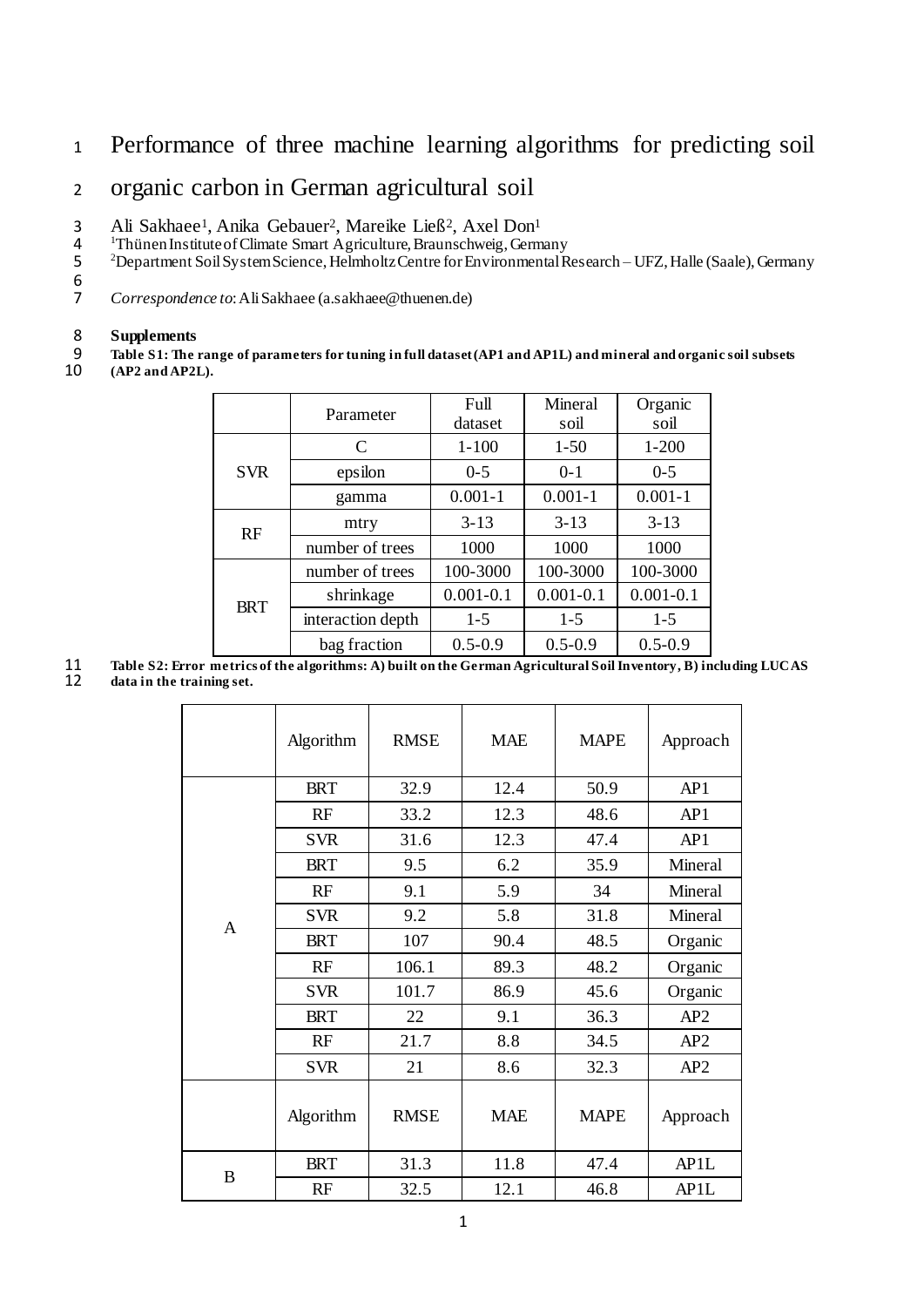| <b>SVR</b> | 32.6  | 12.3 | 46.4 | AP1L    |
|------------|-------|------|------|---------|
| <b>BRT</b> | 9.4   | 6.2  | 35.6 | Mineral |
| RF         | 9.1   | 6    | 34.6 | Mineral |
| <b>SVR</b> | 9.1   | 5.8  | 31.7 | Mineral |
| <b>BRT</b> | 105.4 | 88.4 | 45   | Organic |
| RF         | 104.1 | 86.2 | 43.5 | Organic |
| <b>SVR</b> | 100.2 | 81.7 | 40.2 | Organic |
| <b>BRT</b> | 21.7  | 9    | 36   | AP2L    |
| RF         | 21.4  | 8.7  | 34.9 | AP2L    |
| <b>SVR</b> | 20.7  | 8.4  | 31.9 | AP2L    |

## 13 **Table S3: List of covariates, their abbreviations and reference.**

| <b>SCORPAN</b><br>ID | Covariates                                                                                | Abbreviation  |
|----------------------|-------------------------------------------------------------------------------------------|---------------|
| S                    | Net erosion                                                                               | Net-Ero       |
|                      | Available water capacity                                                                  | <b>AWC</b>    |
|                      | Total nitrogen                                                                            | <b>TN</b>     |
|                      | pH                                                                                        | pH            |
|                      | Soil organic map                                                                          | Peat          |
|                      | Clay content                                                                              | Clay          |
|                      | Multi-annual grid of annual sunshine duration over Germany                                | Sun-Dur       |
|                      | Multi-annual grids of number of summer days over Germany                                  | Summ-D        |
| $\mathcal{C}$        | Multi-annual grids of monthly averaged daily minimum air temperature<br>(2m) over Germany | Min-temp      |
|                      | Multi-annual grids of precipitation height over Germany                                   | Precip        |
| $\overline{O}$       | Landuse                                                                                   | <b>DLM</b>    |
|                      | Digital elevation model                                                                   | <b>EU-DEM</b> |
|                      | Slope                                                                                     | Slope         |
|                      | Aspect north south direcion                                                               | Aspect-NS     |
| $\mathbf R$          | Aspect east west direction                                                                | Aspect-EW     |
|                      | Plan Curvature                                                                            | Plan-Curv     |
|                      | Profile curvature                                                                         | Prof-Curv     |
|                      | Topographic wetness index                                                                 | TWI           |
|                      | Geomorphographic map                                                                      | <b>GMK</b>    |
| $\mathbf{P}$         | Large-scale landscape unit map (Bodengrosslandschaft)                                     | <b>BGL</b>    |
|                      | Large-scale soil climate region map (Bodenklima)                                          | Bod-klim      |
|                      | Hydrological unit                                                                         | <b>HUK-HE</b> |
|                      | X coordination                                                                            | $\mathbf{x}$  |
| $\mathbf N$          | Y coordination                                                                            | y             |